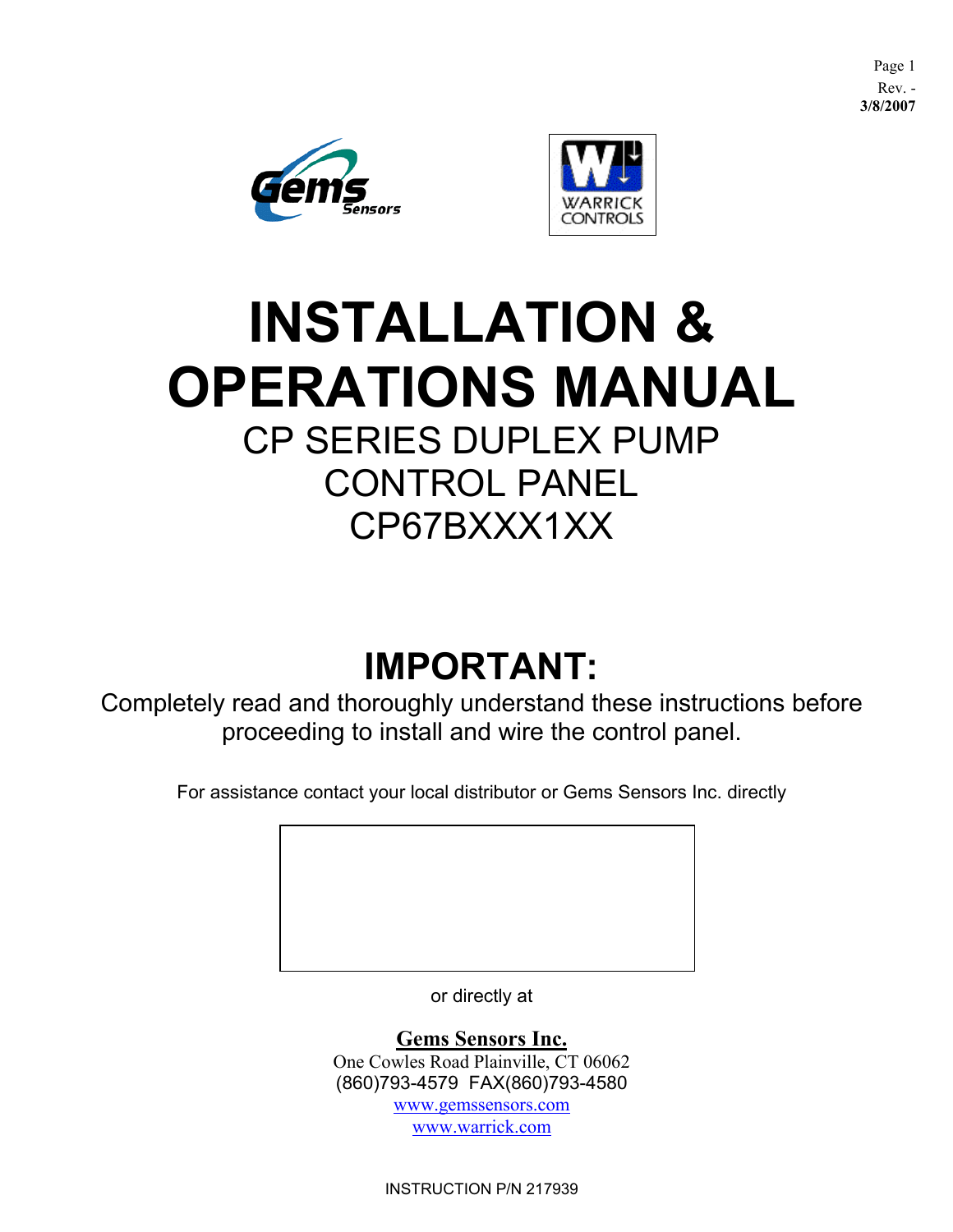#### **INSTALLATION INSTRUCTIONS**

**IMPORTANT:** Completely read and thoroughly understand these instructions before proceeding to install and wire the control. This manual is a generic guide and may not be specific to the panel provided. Refer to the part number for specific options chosen on drawing TD-198500 sheet 1.

Mount control box vertically on wall or other solid structure. The maximum distance between the control box and the location of the electrodes is determined by the sensitivity of the 67 control(s). This information is supplied on Form 670 (Bulletin P/N 100501-1).

#### INTRINSICALLY SAFE GENERAL INFORMATION

**IMPORTANT:** BEFORE PROCEEDING TO INSTALL AND WIRE THE ALARM PANEL, READ AND THOROUGHLY UNDERSTAND THESE INSTRUCTIONS.

The following information should be used by experienced personnel as a guide to the installation of intrinsically safe alarm panels. Selection or installation of equipment should always be accompanied by competent technical assistance. We encourage you to contact Warrick or its local representative if further information is required.

The control panel contains a UL Listed interface relay with Intrinsically Safe Sensing Circuits. The interface relay is Associated Apparatus listed under Process Control equipment, with Intrinsically Safe Outputs for Interface into Division 1 Hazardous Locations. The Circuits are to be connected to any simple non-energy generating or storing device such as a pushbutton, limit, float switch, or any Warrick electrode and fitting assembly.

The control panel is pre-assembled and ready to wire. Locate the panel in a non-hazardous area where an explosive environment does not exist.

Cabinet and mounting plate to be connected to a good earth ground. For additional guidance on "Hazardous Location Installation," and "Intrinsically Safe Devices," consult ANSI/ISA standard RP 12-6 or NEC ARTICLES 500 through 516.

#### **CAUTION:**

Intrinsically safe wiring must be kept separate from non-intrinsically safe wiring. Special procedures have been followed during the manufacturing of these control panels to insure proper spacing. Some models incorporate isolated barriers or covers for this purpose.

A separate rigid metallic conduit should be used to enclose the conductors of the intrinsically safe circuit. Multiple runs of intrinsically safe wiring may be run in the same conduit only where at least 0.25mm (0.010 inch) thick insulation, suitable for the maximum temperature, is used on each conductor. Refer to ANSI/ISA RP 12.6 for details. Conduit or cable, containing the intrinsically safe wiring, shall be sealed in accordance with the National Electrical Code, NFPA No. 70, (approved sealing fitting), where the conduit enters or exits the hazardous locations.

INDUCTANCE AND CAPACITANCE: For intrinsically safe wiring use 16 AWG or 14 QWG TYPE THHN/THHW/THWN or MTW. By using these types of wire in conjunction with a limitation on distance, you will not exceed the maximum capacitance or inductance for field wiring.

Use the following chart as a guide for maximum total length of all the intrinsically safe wiring (of each conductor), excluding any ground wiring.

#### WARRICK INTERFACE RELAY

| <b>MODEL NUMBER</b> | HAZARDOUS LOCATIONS | MAXIMUM CABLE LENGTH<br>SHALL NOT EXCEED |
|---------------------|---------------------|------------------------------------------|
|                     | Class I, Group C, D |                                          |

67 Series Class II, Group E, F, G 16,000 Class III, Division I

INSTRUCTION P/N 217939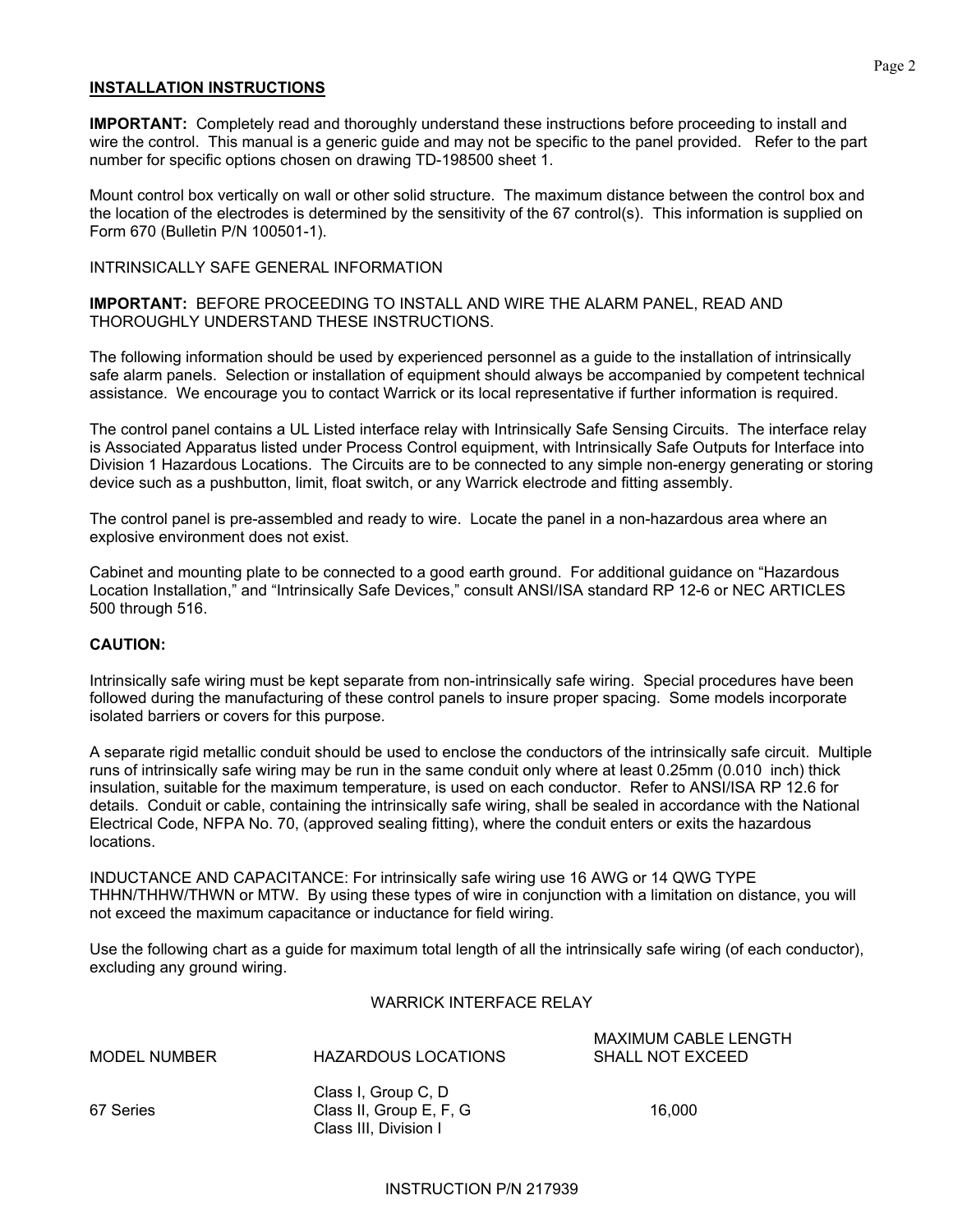# NOTE:

Refer to Series 67 data information for distance recommendations so not to exceed the maximum capacitance or inductance limitations of the control.

#### **WIRING INSTRUCTIONS**

**NOTE:** All wiring shall be in accordance with the National Electrical Code.

#### **The minimum allowable wire size is 14 AWG and of type THHN or MTW.**

The ground terminal provided inside the enclosure, on the back panel, must be connected to electrical ground.

*Caution:* Bonding between conduits must be made.

All conduit entrances and any external metal parts that may become energized must be grounded via the ground terminal provided on the back panel.

Circles with diagonals  $\oslash$  on wiring diagram represent terminals provided for external connections. Connections to these terminals should be made using UL approved crimp type spade lugs. The maximum allowable connections per terminal are 2.

Terminal pairs 3 – 10 are isolated load contacts and must be wired in series with its load and that series branch circuit connected across a power source compatible with the load.

Connect terminal pair L1 – L2 to AC supply line of electrical characteristics indicated on data label and drawing. Fuse protection has not been provided. Do not exceed electrical characteristics indicated on data label and drawing. Maximum fuse rating is not to exceed 3 AMPS.

Connect terminals pair  $3 - 4$  into the motor starter circuit of pump #1. This circuit not to exceed 3AMP  $@$  120 VAC.

Connect terminals pair 5 – 6 into the motor starter circuit of pump #2. This circuit not to exceed 3AMP @ 120 VAC.

Connect terminals pair 7 – 8 into the circuit of the remote HIGH level alarm device. This circuit not to exceed 3AMP @ 120 VAC.

Connect terminals pair 9 – 10 into the circuit of the remote LOW level alarm device. This circuit not to exceed 3AMP @ 120 VAC.

#### **Electrode Wiring**

Wiring must be provided to the electrodes as shown on the drawing provided. The electrode wiring should be thermoplastic insulated and be installed in a separate dry metallic conduit. Terminal 20 must be grounded to the vessel if metallic. If the electrode fitting used has a metallic body and is supported directly upon a metallic vessel, the ground connection is facilitated by securing that end of the ground conductor beneath the head of one of the screws which fasten the terminal housing to the body of the fitting. *When the vessel is non-metallic, terminal 20 must be connected to an additional electrode of length equal to or longer than, the longest electrode.* 

#### **Float Switch Wiring**

Wiring must be provided to the float switches as shown on the drawing provided. The float switches wiring should be thermoplastic insulated and be installed in a separate dry metallic conduit.

Connect terminals 11 and 12 to the normally open HIGH level float switch.

Connect terminals 13 – 18 to the normally open pump start and stop float switches based on the pumping operation (i.e. pump down).